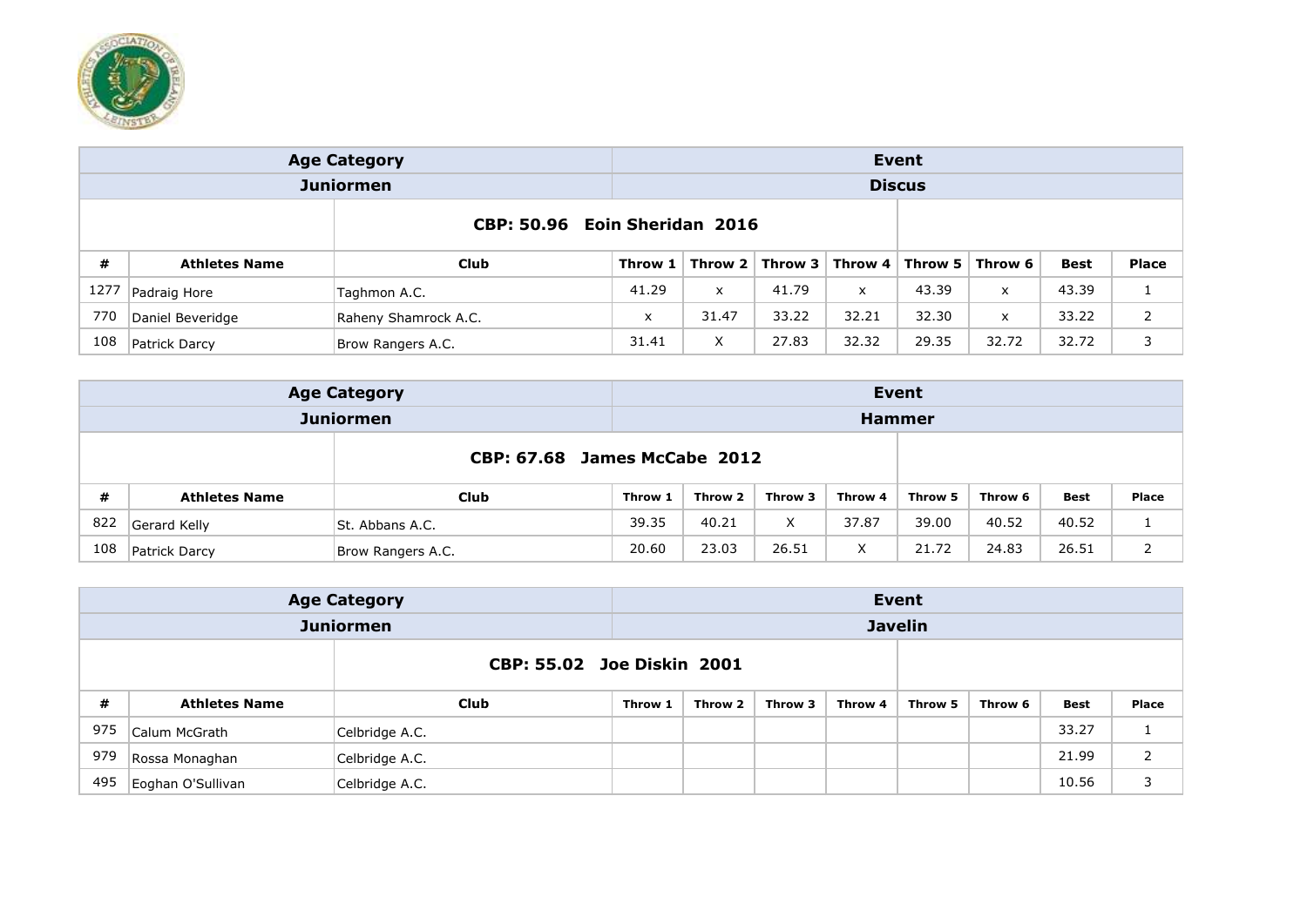

|     |                       | <b>Age Category</b>          |        |        |        |        | Event            |        |      |       |
|-----|-----------------------|------------------------------|--------|--------|--------|--------|------------------|--------|------|-------|
|     |                       | <b>Juniormen</b>             |        |        |        |        | <b>Long Jump</b> |        |      |       |
|     |                       | CBP: 6.92 Stephen darcy 2004 |        |        |        |        |                  |        |      |       |
| #   | <b>Athletes Name</b>  | <b>Club</b>                  | Jump 1 | Jump 2 | Jump 3 | Jump 4 | Jump 5           | Jump 6 | Best | Place |
| 681 | <b>Matthew Cotter</b> | Raheny Shamrocks A.C         |        |        |        |        |                  |        | 6.44 | Τ.    |
| 659 | Eoghan McGrath        | Celbridge A.C.               |        |        |        |        |                  |        | 6.11 | 2     |
| 698 | Eoghan Smith          | Blackrock A.C. (Louth)       |        |        |        |        |                  |        | 5.48 | 3     |
| 856 | Ciaran Kearns         | Cushinstown A.C.             |        |        |        |        |                  |        | 5.29 | 4     |

|     | <b>Age Category</b><br><b>Juniormen</b><br>#<br><b>Club</b><br><b>Athletes Name</b> |                |         |         |         |         | Event           |         |      |              |
|-----|-------------------------------------------------------------------------------------|----------------|---------|---------|---------|---------|-----------------|---------|------|--------------|
|     |                                                                                     |                |         |         |         |         | <b>Shot Put</b> |         |      |              |
|     | CBP: 14.44 Willie Tyrell 1990                                                       |                |         |         |         |         |                 |         |      |              |
|     |                                                                                     |                | Throw 1 | Throw 2 | Throw 3 | Throw 4 | Throw 5         | Throw 6 | Best | <b>Place</b> |
| 499 | Nathan Parameswaran                                                                 | Celbridge A.C. |         |         |         |         |                 |         | 8.12 |              |
| 974 | Eoghan McGrath                                                                      | Celbridge A.C. |         |         |         |         |                 |         | 7.94 | 2            |
| 979 | Rossa Monaghan                                                                      | Celbridge A.C. |         |         |         |         |                 |         | 7.60 | 3            |

|   |                      | <b>Age Category</b>        |        |        |        |        | Event              |        |      |       |
|---|----------------------|----------------------------|--------|--------|--------|--------|--------------------|--------|------|-------|
|   |                      | <b>Juniormen</b>           |        |        |        |        | <b>Triple Jump</b> |        |      |       |
|   |                      | CBP: 14.50 Eoin Kelly 2005 |        |        |        |        |                    |        |      |       |
| # | <b>Athletes Name</b> | <b>Club</b>                | Jump 1 | Jump 2 | Jump 3 | Jump 4 | Jump 5             | Jump 6 | Best | Place |
|   | <b>Not Contested</b> |                            |        |        |        |        |                    |        |      |       |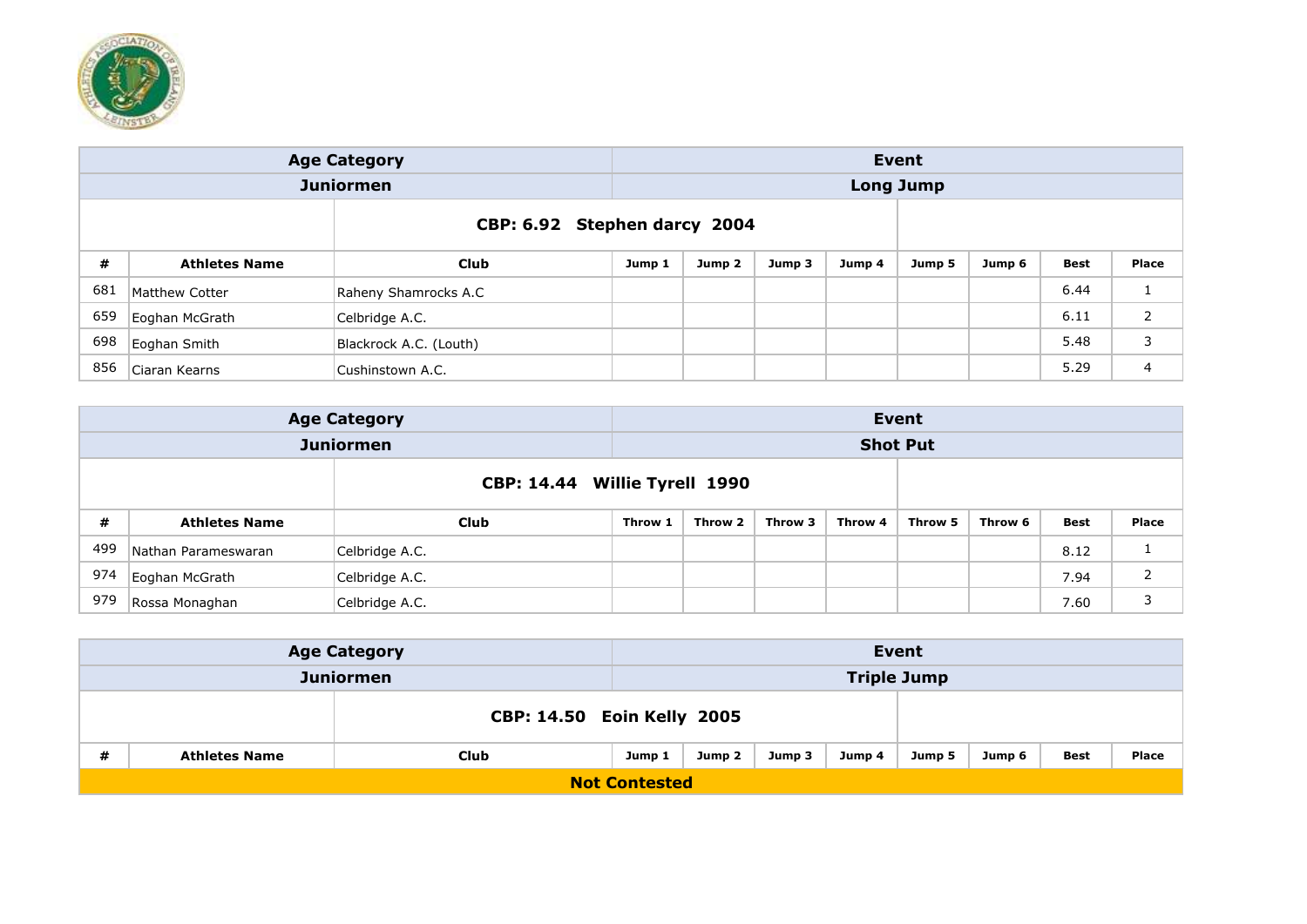

|      |                      | <b>Age Category</b> |         |                       |         |         | <b>Event</b>  |         |             |              |
|------|----------------------|---------------------|---------|-----------------------|---------|---------|---------------|---------|-------------|--------------|
|      |                      | <b>Juniorwomen</b>  |         |                       |         |         | <b>Discus</b> |         |             |              |
|      |                      | <b>CBP: 42.79</b>   |         | Sophie Parkinson 2013 |         |         |               |         |             |              |
| #    | <b>Athletes Name</b> | Club                | Throw 1 | Throw 2               | Throw 3 | Throw 4 | Throw 5       | Throw 6 | <b>Best</b> | <b>Place</b> |
| 1207 | Lystus Ebosele       | D.M.P. A.C.         | 34.51   | 32.53                 | 29.38   | X       | 34.54         | X       | 34.54       | <b>I</b>     |
| 6    | Marguerite Furlong   | Adamstown A.C.      | 33.38   | 33.52                 | X       | 33.89   | X             | X       | 33.89       | 2            |
| 109  | Emma Kelly           | Brow Rangers A.C.   | 22.04   | 22.09                 | 25.18   | 16.95   | 23.38         | 22.08   | 25.18       | 3            |
| 880  | Kiana Nolan          | St. L. OToole A.C.  | X       | 22.34                 | X.      | 19.19   | 21.44         | 22.34   | 22.34       | 4            |

|     |                      | <b>Age Category</b>      |         |         |         |         | Event         |         |       |       |
|-----|----------------------|--------------------------|---------|---------|---------|---------|---------------|---------|-------|-------|
|     |                      | <b>Juniorwomen</b>       |         |         |         |         | <b>Hammer</b> |         |       |       |
|     |                      | <b>Aoife Hickey 2009</b> |         |         |         |         |               |         |       |       |
| #   | <b>Athletes Name</b> | Club                     | Throw 1 | Throw 2 | Throw 3 | Throw 4 | Throw 5       | Throw 6 | Best  | Place |
| 871 | Amy Forde            | St. Killians A.C.        | X       | 29.22   | 28.08   | 31.16   | X             | 31.65   | 31.65 |       |
| 688 | Sarah Daly           | Na Fianna A.C.           | X       | X       | 28.07   | 26.71   | X             | 25.66   | 28.07 | 2     |
| 109 | Emma Kelly           | Brow Rangers A.C.        | 22.61   | 22.95   | 23.23   | 22.42   | 23.67         | 21.26   | 23.67 | 3     |

|     |                      | <b>Age Category</b>                |         |         |         |         | Event          |         |             |       |
|-----|----------------------|------------------------------------|---------|---------|---------|---------|----------------|---------|-------------|-------|
|     | <b>Juniorwomen</b>   |                                    |         |         |         |         | <b>Javelin</b> |         |             |       |
|     |                      | <b>CBP: 40.42 Grace Casey 2016</b> |         |         |         |         |                |         |             |       |
| #   | <b>Athletes Name</b> | Club                               | Throw 1 | Throw 2 | Throw 3 | Throw 4 | Throw 5        | Throw 6 | <b>Best</b> | Place |
| 980 | <b>Ruth Dwyer</b>    | Celbridge A.C. A.C.                |         |         |         |         |                |         | 30.42       |       |
| 984 | Olivia Gonsalves     | Trim A.C.                          |         |         |         |         |                |         | 24.23       | ∠     |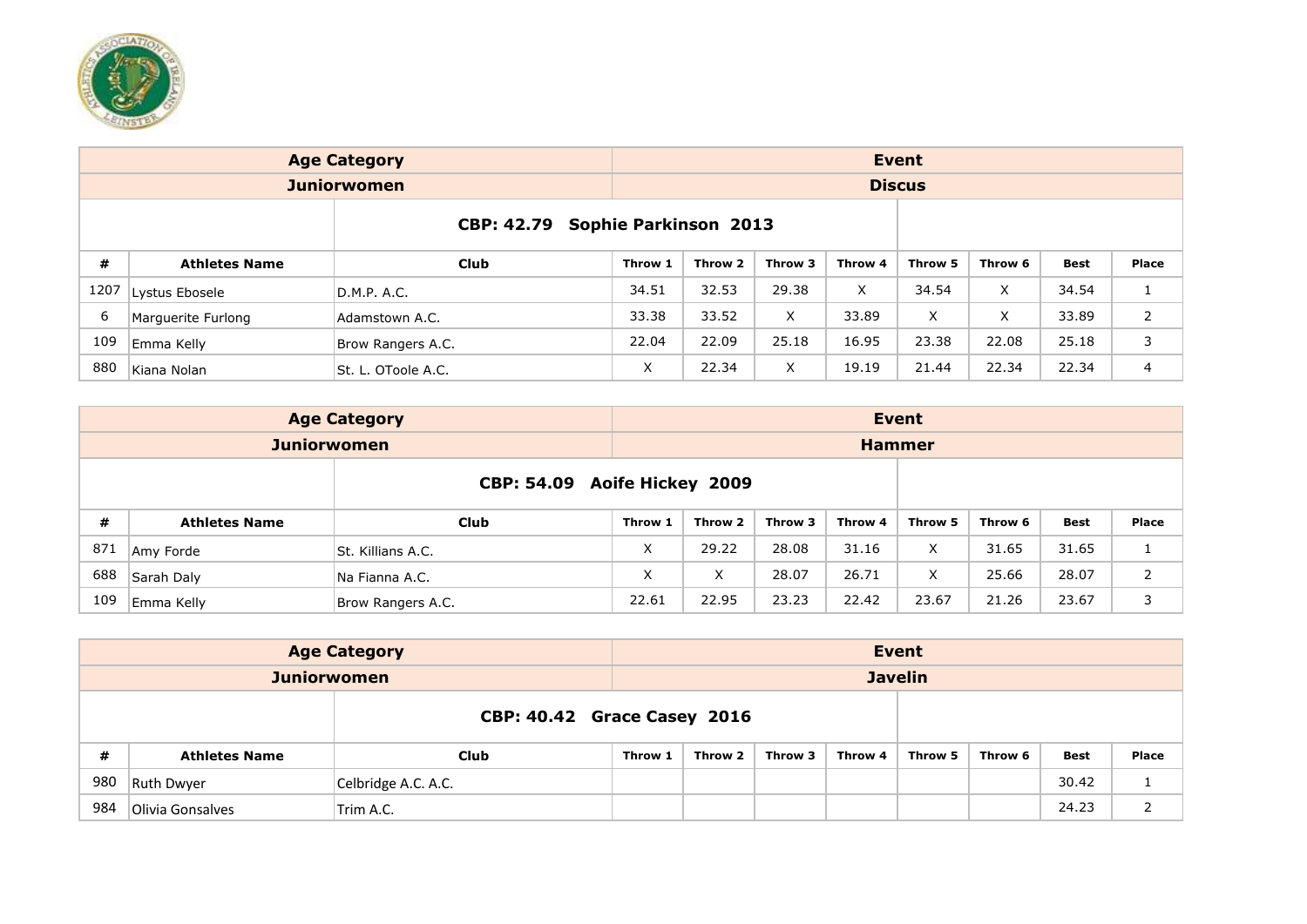

| 996 | Ella Duane   | Naas      |  |  |  | 18.88                    |   |
|-----|--------------|-----------|--|--|--|--------------------------|---|
| 983 | Caoimhe Rowe | Trim A.C. |  |  |  | $\overline{ }$<br>– 7.64 |   |
| 497 | Sarah Clarke | Blackrock |  |  |  | 13.20                    | ـ |

|     |                      | <b>Age Category</b>    |                               |        |        |        | Event            |        |      |                |
|-----|----------------------|------------------------|-------------------------------|--------|--------|--------|------------------|--------|------|----------------|
|     |                      | <b>Juniorwomen</b>     |                               |        |        |        | <b>Long Jump</b> |        |      |                |
|     |                      |                        | CBP: 5.77 Sarah McCarthy 2011 |        |        |        |                  |        |      |                |
| #   | <b>Athletes Name</b> | <b>Club</b>            | Jump 1                        | Jump 2 | Jump 3 | Jump 4 | Jump 5           | Jump 6 | Best | Place          |
| 840 | Katelyn Quinn        | Glenmore A.C.          |                               |        |        |        |                  |        | 4.87 | Ŧ.             |
| 380 | Hannah Reilly        | Blackrock A.C. (Louth) |                               |        |        |        |                  |        | 4.77 | $\overline{2}$ |
| 687 | Robyn Donovan        | Celbridge A.C.         |                               |        |        |        |                  |        | 4.71 | 3              |
| 676 | Caoimhe Rowe         | Trim A.C               |                               |        |        |        |                  |        | 4.63 | 4              |

|     |                             | <b>Age Category</b> |         |         |         |         | Event           |         |      |              |
|-----|-----------------------------|---------------------|---------|---------|---------|---------|-----------------|---------|------|--------------|
|     | <b>Juniorwomen</b>          |                     |         |         |         |         | <b>Shot Put</b> |         |      |              |
|     | CBP: 13.34 Laura Cogan 2006 |                     |         |         |         |         |                 |         |      |              |
| #   | <b>Athletes Name</b>        | <b>Club</b>         | Throw 1 | Throw 2 | Throw 3 | Throw 4 | Throw 5         | Throw 6 | Best | <b>Place</b> |
| 658 | Aoife Jane Lenahan          | Cushinstown         |         |         |         |         |                 |         | 9.63 |              |
| 987 | Sarah Clarke                | Blackrock           |         |         |         |         |                 |         | 7.56 | 2            |
| 930 | Ruth Dwyer                  | Celbridge           |         |         |         |         |                 |         | 7.36 | 3            |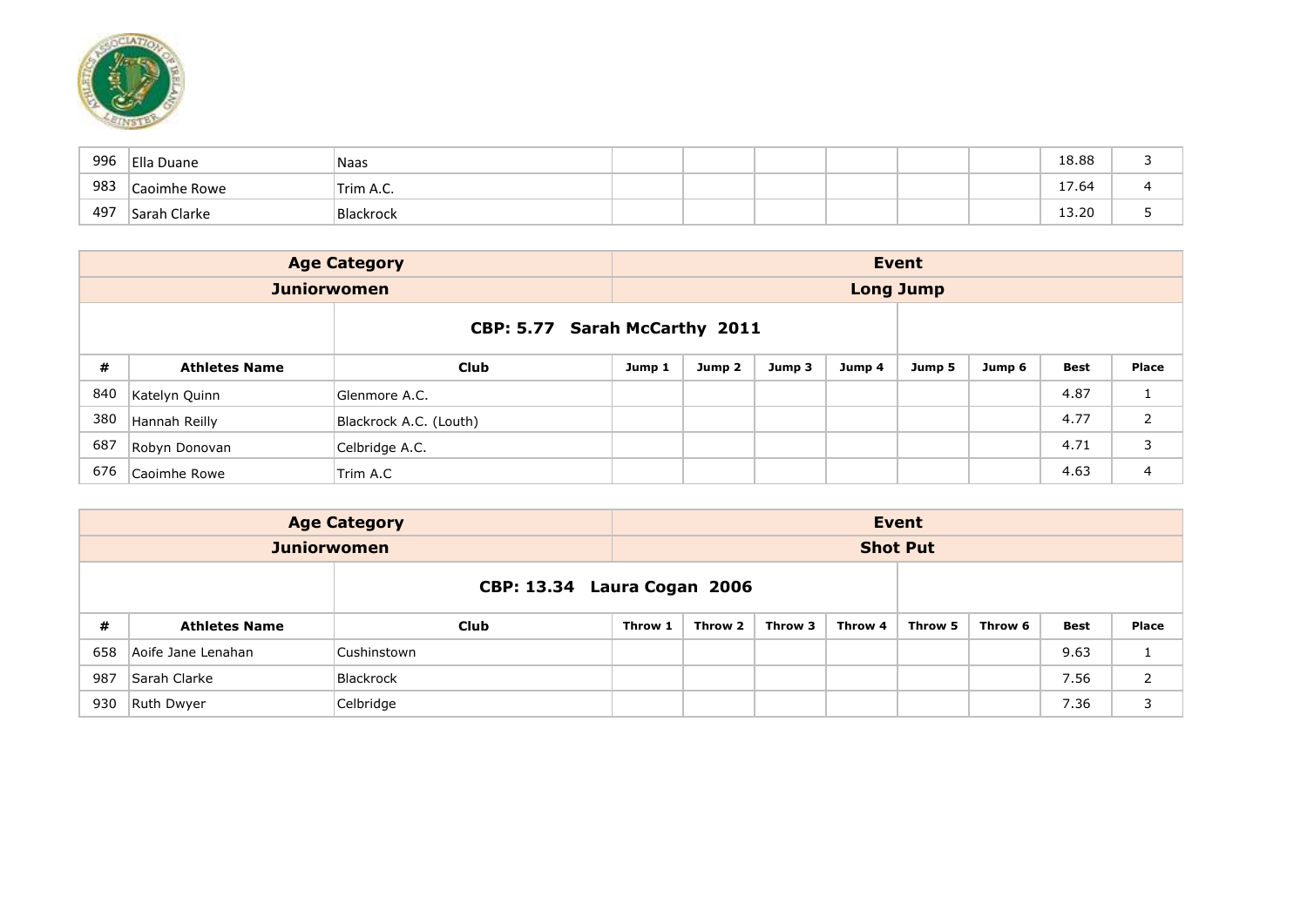

|                                          | <b>Age Category</b>  | Event                       |        |        |        |        |        |        |             |              |  |  |  |
|------------------------------------------|----------------------|-----------------------------|--------|--------|--------|--------|--------|--------|-------------|--------------|--|--|--|
| <b>Triple Jump</b><br><b>Juniorwomen</b> |                      |                             |        |        |        |        |        |        |             |              |  |  |  |
|                                          |                      | CBP: 11.58 Sarah Buggy 2012 |        |        |        |        |        |        |             |              |  |  |  |
| #                                        | <b>Athletes Name</b> | Club                        | Jump 1 | Jump 2 | Jump 3 | Jump 4 | Jump 5 | Jump 6 | <b>Best</b> | <b>Place</b> |  |  |  |
| 870                                      | Sarah Lawlor         | St. Josephs A.C.            |        |        |        |        |        |        | 10.46       | <b>.</b>     |  |  |  |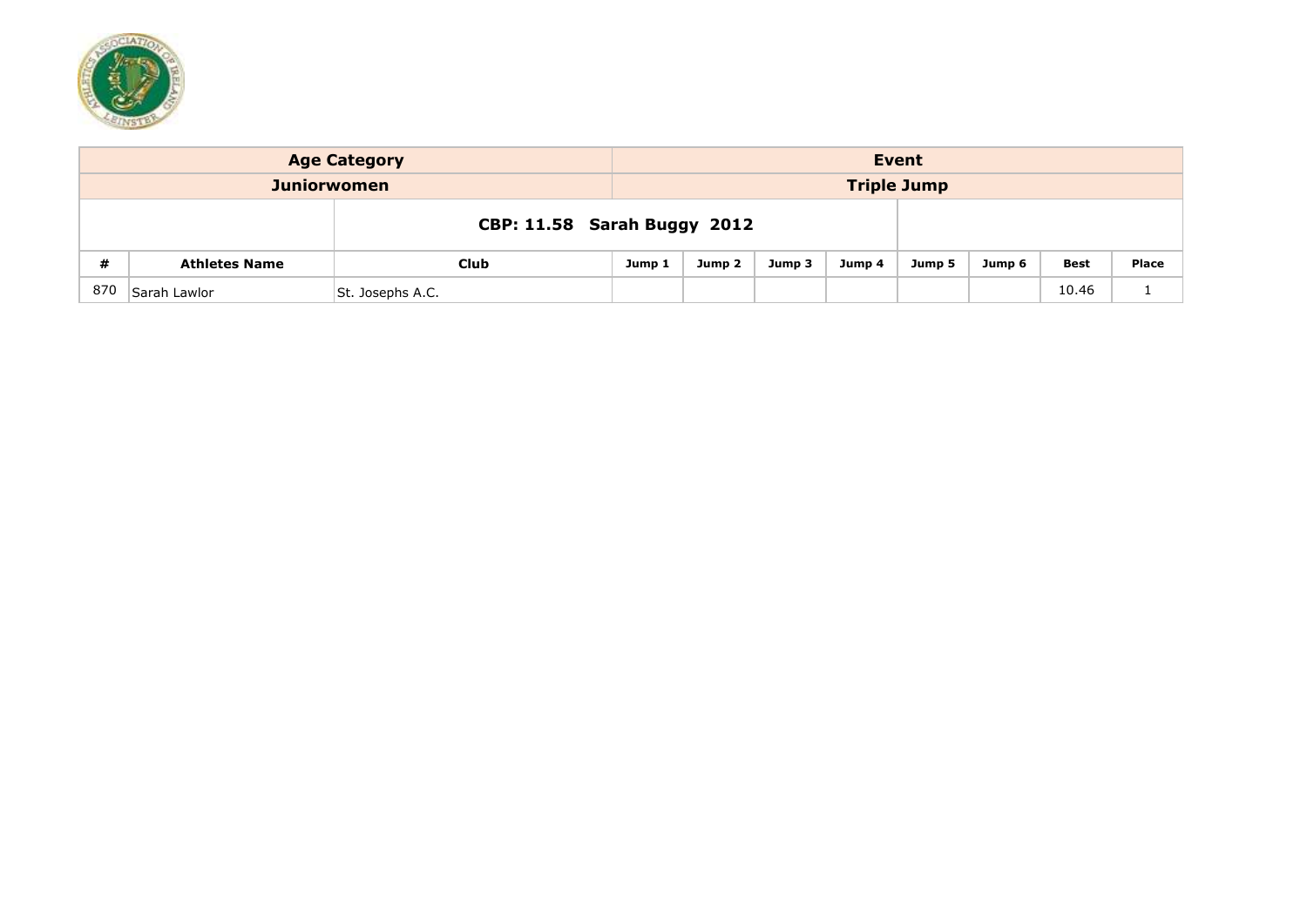

| <b>Age Category</b>               |                      |                        |  | Event               |  |  |  |  |  |  |  |  |  |  |              |  |  |   |  |                   |  |
|-----------------------------------|----------------------|------------------------|--|---------------------|--|--|--|--|--|--|--|--|--|--|--------------|--|--|---|--|-------------------|--|
| <b>Junior Men</b>                 |                      |                        |  | <b>High Jump</b>    |  |  |  |  |  |  |  |  |  |  |              |  |  |   |  |                   |  |
| <b>CBP: 2.11 Donah Mahon 2014</b> |                      |                        |  |                     |  |  |  |  |  |  |  |  |  |  |              |  |  |   |  |                   |  |
|                                   |                      |                        |  | <b>Start Hieght</b> |  |  |  |  |  |  |  |  |  |  | <b>Fouls</b> |  |  |   |  |                   |  |
| #                                 | <b>Athletes Name</b> | <b>Club</b>            |  |                     |  |  |  |  |  |  |  |  |  |  |              |  |  | ÷ |  | <b>Best Place</b> |  |
| 698                               | Eoghan Smyth         | Blackrock A.C. (Louth) |  |                     |  |  |  |  |  |  |  |  |  |  |              |  |  |   |  | 1.87              |  |
| 669                               | Destiny Ohenhen      | Dundealgan A.C.        |  |                     |  |  |  |  |  |  |  |  |  |  |              |  |  |   |  | 1.55              |  |

| <b>Age Category</b>            |                      |                          |                |                          |  |  |  |  |  |  |                  | <b>Event</b> |  |              |   |                   |  |
|--------------------------------|----------------------|--------------------------|----------------|--------------------------|--|--|--|--|--|--|------------------|--------------|--|--------------|---|-------------------|--|
| <b>Junior Women</b>            |                      |                          |                |                          |  |  |  |  |  |  | <b>High Jump</b> |              |  |              |   |                   |  |
| CBP: 1.69 Shannen Dawkins 2012 |                      |                          |                |                          |  |  |  |  |  |  |                  |              |  |              |   |                   |  |
|                                |                      | <b>Club</b>              |                | <b>Start Hieght 1.15</b> |  |  |  |  |  |  |                  |              |  | <b>Fouls</b> |   | <b>Best Place</b> |  |
| #                              | <b>Athletes Name</b> |                          | $1.15$ 1.20    |                          |  |  |  |  |  |  |                  |              |  | T            | L |                   |  |
|                                | 1002 Moya McCabe     | Drogheda & District A.C. | $\mathbf 0$    |                          |  |  |  |  |  |  |                  |              |  |              |   | 1.15              |  |
|                                | 1003 Abi Tegart      | Drogheda & District A.C. | X <sub>0</sub> |                          |  |  |  |  |  |  |                  |              |  |              |   | 1.15              |  |